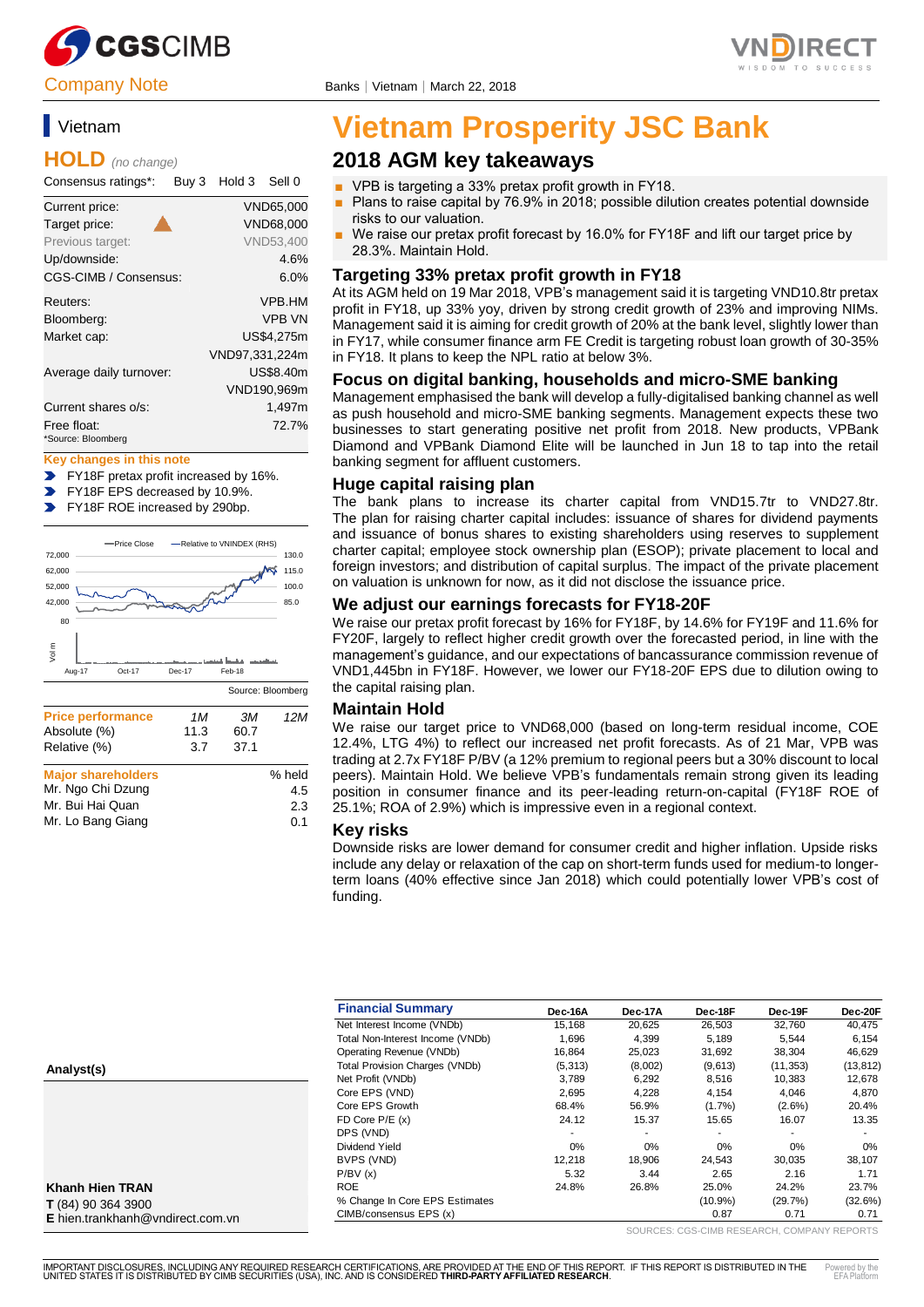



# **2018 AGM key takeaways**

# **Targeting 33% pretax profit growth in FY18**

| Figure 1: Management's FY18 targets       |                                             |       |
|-------------------------------------------|---------------------------------------------|-------|
| Item (in VNbn)                            | FY18 target                                 | % yoy |
| Charter capital                           | 27,779                                      | 77%   |
| Customer deposit & issued valuable papers | 241,675                                     | 21%   |
| Custormer loan                            | 229.148                                     | 25%   |
| NPL ratio (%)                             | $<$ 3%                                      |       |
| Pre-tax profit                            | 10,800                                      | 33%   |
|                                           | SOURCES: CGS-CIMB RESEARCH, COMPANY REPORTS |       |

In our view, VPB will likely achieve its targets for the following reasons:

- 1) The bank is better capitalised than peers with a CAR (non-Basel II) of 14.6% or 12.6% (Basel II standard) as at end-FY17, which would allow it to sustain robust loan growth moving forward.
- 2) A rise in bancassurance commission will likely be a new driver for nonnet interest income (Non-NII). In Oct last year, AIA and VPB signed a 15 year exclusive partnership, offering the bank's customers a comprehensive range of life insurance products. The bank enjoyed an upfront payment from AIA worth nearly VND900bn, which largely drove the 70% yoy increase in net fee & commission income in FY17. Although the bank did not reveal the current bancassurance backlog, we expect net fee & commission income to increase by 10% yoy in FY18F.
- 3) CIR improved much better than expected: heavy past investments in IT lifted operational efficiency and dragged the FY17 CIR down to 35.5% from 39.3% in FY16. We believe the bank will likely maintain this CIR as there will be no major IT investments in FY18.

### **Aggressive push into digital banking, household and micro-SME banking segments**

2017 marked a successful year for VPB's digital banking operations with the user base touching 600k, effectively doubling from 2016 levels. Online transaction value rose to 40% of total transaction value across the bank. About 15% of new credit cards issued in 2017 were registered through digital banking. Management emphasised that the bank will develop a fully-digitalised banking channel as well as push into household and micro-SME banking segments. Management expects these two businesses to start generating positive net profits starting from 2018.

VPB's household banking segment aims to target the mass-market, selfemployed sector within Vietnam, known as the household segment. The current loans to households were estimated at about US\$4bn as of Sep 2017 *(source: National Finance Supervisory Committee).* With total loans to the household segment expected to grow to US\$10bn by 2020, we believe VPB is moving in the right direction by providing suitable banking solutions for this customer segment. Based our observation, VPB's household banking division has launched some new products which could be considered pioneering in nature. For example, a product named Tax+loan is an unsecured loan for household customers who pay taxes and can use their latest tax invoice to apply for loans with an amount of up to VND175m and a maximum tenor of 48 months.

# **Huge capital raising plan**

The capital raising plan will happen in five tranches, lifting charter capital from VND15.7tr to VND27.8tr in 2018:

1) In 2Q18, the bank will issue 452.5m shares by utilising FY17 retained earnings and another 15.5m shares from owner's equity. This issuance is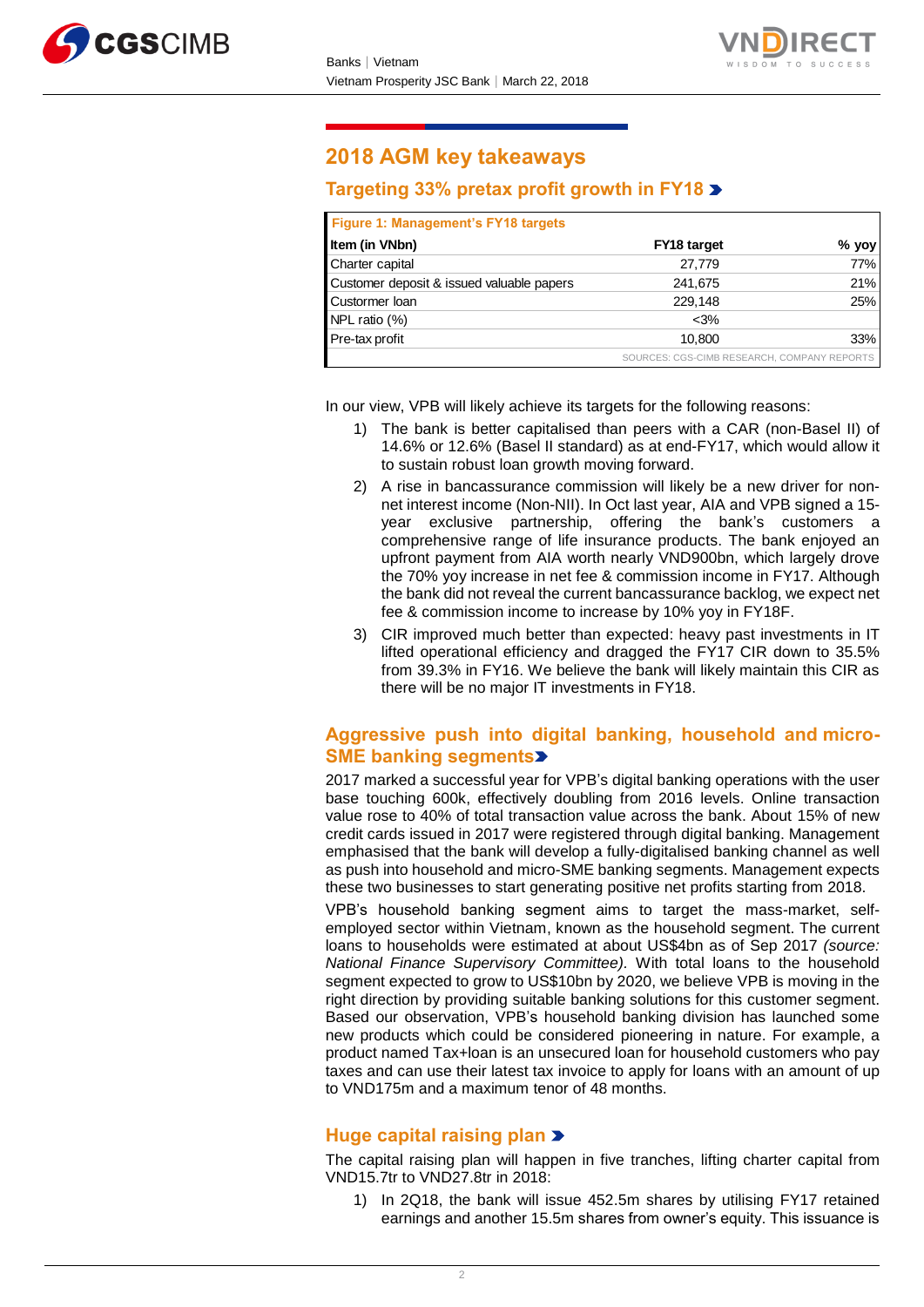



for existing shareholders as bonus shares with a total distribution ratio about 31.3%/total common shares.

- 2) Also in 2Q18, 33.7m shares will be issued under an ESOP at a selling price of VND10,000 and 3-year lock-up time horizon. After completion, this will bring in total cash proceeds of VND337bn.
- 3) In 3Q18, VPB will use its share premium account and investment funds to buy back 73.2m preferred shares and then re-distribute them as bonus shares to existing shareholders.
- 4) In 3Q18, VPB will conduct a private placement for local and foreign investors to raise its charter capital. The maximum offer size is about 15% of total common shares at the time of issuance, which is expected to be about 250m shares. Assuming the bank successfully completes this private placement at an average price of VND38,700 (average price over the past 6 months adjusted by previous issuances), this capital raising exercise is estimated to bring in total cash proceeds of VND9,675bn.
- 5) In 4Q18, the bank will distribute bonus shares from capital surplus gain after the 2017 private placement. Total surplus distributed to common shareholders is expected to be more than VND4,577bn. After the surplus distribution, the charter capital will be raised to VND27,799bn.

In 2018, the total distribution ratio of dividends and bonus shares to existing shareholders is expected to be equivalent to 67%. Overall, excluding bonus shares and stock dividends which are non-dilutive in nature, we expect total shares outstanding to expand by 18.0% (combined impact of private placement and ESOP share issuances).

# **We revise our earnings forecasts for FY18-20F**

| <b>Figure 2: Earnings revision</b> |        |        |        |          |        |            |          |                                             |            |          |
|------------------------------------|--------|--------|--------|----------|--------|------------|----------|---------------------------------------------|------------|----------|
| FYE (VNDbn)                        | 2017A  |        | 2018F  |          |        | 2019F      |          |                                             | 2020F      |          |
|                                    |        | Old    | New    | %change  | Old    | <b>New</b> | %change  | Old                                         | <b>New</b> | %change  |
| Net interest income                | 20,626 | 25,782 | 26,503 | 2.8%     | 31,777 | 32,760     | 3.1%     | 39,358                                      | 40,475     | 2.8%     |
| Non-interest income                | 4,399  | 2.814  | 5,189  | 84.4%    | 3,016  | 5,544      | 83.8%    | 3,600                                       | 6,154      | 70.9%    |
| Operating revenue                  | 25,023 | 28.596 | 31.692 | 10.8%    | 34.792 | 38,304     | 10.1%    | 42.958                                      | 46,629     | 8.5%     |
| Operation expenses                 | 8,895  | 10,981 | 11,251 | 2.5%     | 13,325 | 13,789     | 3.5%     | 16.410                                      | 16,786     | 2.3%     |
| Total provision charges            | 8,002  | 8,276  | 9,613  | 16.2%    | 9,978  | 11,353     | 13.8%    | 12.181                                      | 13,812     | 13.4%    |
| Pre-tax profit                     | 8,126  | 9,339  | 10.829 | 16.0%    | 11.488 | 13.162     | 14.6%    | 14.367                                      | 16.030     | 11.6%    |
| EPS (VND)                          | 4,228  | 4,664  | 4,188  | $-10.2%$ | 5,758  | 4,159      | $-27.8%$ | 7.225                                       | 5,078      | $-29.7%$ |
|                                    |        |        |        |          |        |            |          | SOURCES: CGS-CIMB RESEARCH, COMPANY REPORTS |            |          |

We revise up slightly our NII forecast in FY18F by 2.8%, FY19F by 3.1% and FY20F by 2.8%, largely due to higher credit growth over the forecast period, in line with management's guidance as mentioned above.

We lift non-NII projections over FY18-20F by adding in VND1,445bn worth of bancassurance commissions (we did not take into account bancassurance commission in our previous forecasts),

Consequently, we revise up our pre-tax profit by 16% for FY18F, 14.6% and 11.6% for FY19F and FY20F, respectively. The decrease in EPS largely stems from dilution owing to the new capital raising plan.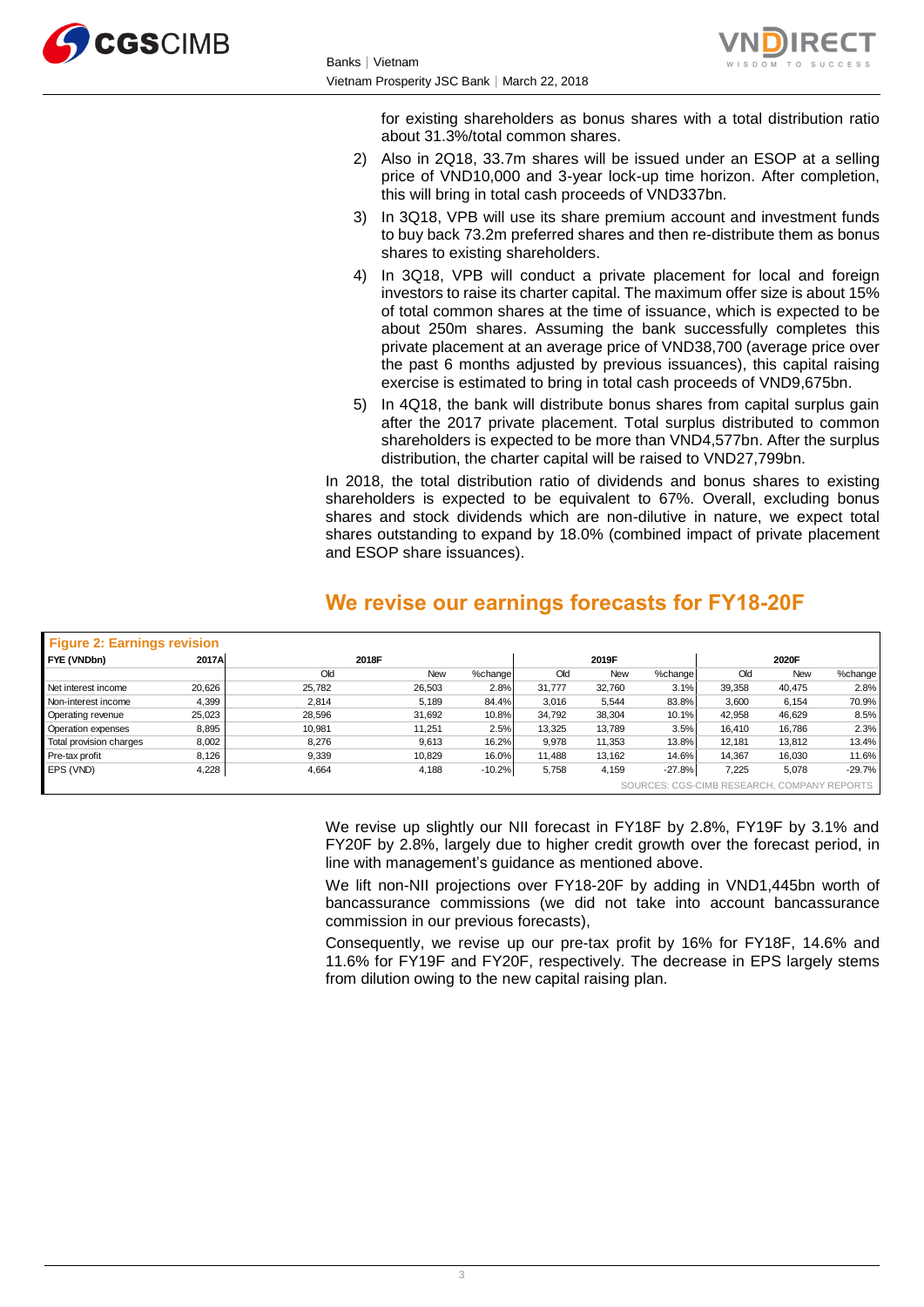



# **We raise our target price and maintain Hold rating**

We raise our target price to VND68,000 (upside 4.6%) due to higher net profit over the forecast period. Our target price implies a FY18F P/BV of 2.8x, equivalent to the average FY18F P/BV of local peers.

VPB has delivered impressive returns with its share price rising 58.5% since the start of this year, versus a VN-index increase of 18.8%. As at 21 Mar, VPB was trading at 2.7x FY18F P/BV (a 12% premium over regional peers, but a 30% discount to local peers). We maintain our Hold rating as the positives appear to have been priced in, while the upcoming private placement is resulting in some uncertainty given the yet-to-be-determined issuance price.

Nevertheless, we still like VPB for its leadership position in consumer finance and its superior return on capital (FY18F ROE of 25%, ROA of 2.9%) which is the highest among domestic peers, and impressive even in the regional context. We also believe VPB is better equipped than its local peers to capitalise on the sizeable opportunities in high-growth sunrise segments of the banking industry such as consumer finance, digital banking and household loans.

| Figure 3: Residual income model - key assumptions & input, based on our estimates |        |        |         |        |        |        |                                             |          |
|-----------------------------------------------------------------------------------|--------|--------|---------|--------|--------|--------|---------------------------------------------|----------|
| General assumptions                                                               | 2016A  | 2017A  | 2018F   | 2019F  | 2020F  | 2021F  | 2022F                                       | Terminal |
| Risk free rate (5-year VGB yield)                                                 | 4.10%  | 4.10%  | 4.10%   | 4.10%  | 4.10%  | 4.10%  | 4.10%                                       | 4.10%    |
| Equity risk premium                                                               | 10.10% | 10.10% | 10.10%  | 10.10% | 10.10% | 10.10% | 10.10%                                      | 10.10%   |
| Beta (source: BB, 1-y adj.beta)                                                   | 0.82   | 0.82   | 0.82    | 0.82   | 0.82   | 0.82   | 0.82                                        | 0.82     |
| Cost of equity                                                                    | 12.38% | 12.38% | 12.38%  | 12.38% | 12.38% | 12.38% | 12.38%                                      | 12.38%   |
| Long-term growth rate                                                             |        |        |         |        |        |        |                                             | 4.00%    |
| ROE%                                                                              |        |        |         |        |        |        |                                             | 20.00%   |
|                                                                                   |        |        |         |        |        |        |                                             |          |
| (in VNDbn, otherwise noted)                                                       |        |        |         |        |        |        |                                             |          |
| Opening shareholder's equity                                                      |        |        | 29,693  |        |        |        |                                             |          |
| PV of RI (5 years)                                                                |        |        | 20,627  |        |        |        |                                             |          |
| PV of Terminal value                                                              |        |        | 51,771  |        |        |        |                                             |          |
| Implied EV                                                                        |        |        | 102,091 |        |        |        |                                             |          |
| No.of o/s shares (mn shares)                                                      |        |        | 1,497.0 |        |        |        |                                             |          |
| Implied value per share (VND/share)                                               |        |        | 68,197  |        |        |        |                                             |          |
|                                                                                   |        |        |         |        |        |        | SOURCES: CGS-CIMB RESEARCH, COMPANY REPORTS |          |

| <b>Figure 4: Regional banking sector comparisons</b> |                   |           |                   |                  |               |                             |                |       |                                           |       |         |       |        |
|------------------------------------------------------|-------------------|-----------|-------------------|------------------|---------------|-----------------------------|----------------|-------|-------------------------------------------|-------|---------|-------|--------|
| <b>Company title</b>                                 | Bloomberg<br>Code | Country   | Recom.            | Closing<br>price | Price         | <b>Target Market</b><br>cap | <b>ROE (%)</b> |       | 3-yr<br><b>Forward</b><br><b>CAGR EPS</b> |       | P/BV(x) |       | P/E(x) |
|                                                      |                   |           |                   | (local curr.)    | (local curr.) | (US\$ m)                    | FY18F          | FY19F | %                                         | FY18F | FY19F   | FY18F | FY19F  |
| Bank Rakyat Indonesia                                | <b>BBRIU</b>      | Indonesia | <b>ADD</b>        | 3,810            | 4,700         | 34.183                      | 19.0%          | 19.4% | 14.1%                                     | 2.5   | 2.2     | 13.9  | 12.0   |
| Bank Negara Indonesia                                | <b>BBNI IJ</b>    | Indonesia | <b>ADD</b>        | 9,275            | 11,100        | 12,581                      | 15.4%          | 16.1% | 16.5%                                     | 1.6   | 1.4     | 10.8  | 9.2    |
| Indonesia average                                    |                   |           |                   |                  |               |                             | 17.2%          | 17.7% | 15.3%                                     | 2.0   | 1.8     | 12.4  | 10.6   |
| Public Bank Bhd                                      | <b>PBK MK</b>     | Malaysia  | <b>HOLD</b>       | 24               | 21            | 23,336                      | 14.3%          | 13.0% | 8.2%                                      | 1.9   | 1.7     | 15.0  | 14.0   |
| <b>BIMB Holdings</b>                                 | <b>BIMB MK</b>    | Malaysia  | <b>HOLD</b>       | 4                | 5             | 1.746                       | 14.6%          | 14.5% | 6.0%                                      | 1.4   | 1.3     | 10.2  | 9.4    |
| Malaysia average                                     |                   |           |                   |                  |               |                             | 14.4%          | 13.7% | 7.1%                                      | 1.7   | 1.5     | 12.6  | 11.7   |
| Siam Commercial Bank                                 | <b>SCB TB</b>     | Thailand  | <b>HOLD</b>       | 146              | 149           | 15,889                      | 14.5%          | 13.7% | 3.3%                                      | 1.3   | 1.2     | 11.4  | 11.3   |
| Kiatnakin Bank                                       | <b>KKP TB</b>     | Thailand  | <b>HOLD</b>       | 76               | 80            | 2,063                       | 19.0%          | 19.4% | 8.3%                                      | 1.5   | 1.5     | 9.7   | 9.2    |
| Kasikornbank                                         | <b>KBANK TB</b>   | Thailand  | <b>HOLD</b>       | 222              | 227           | 17,029                      | 14.3%          | 13.6% | 7.4%                                      | 1.4   | 1.3     | 13.0  | 12.7   |
| <b>Thailand average</b>                              |                   |           |                   |                  |               |                             | 15.9%          | 15.6% | 6.3%                                      | 1.4   | 1,3     | 11.4  | 11.0   |
| Vietcombank                                          | <b>VCB VN</b>     |           | Vietnam NOT RATED | 73,500           | 41,240        | 11,610                      | 14.0%          | 14.5% | 27.8%                                     | 4.4   | 3.9     | 33.3  | 28.3   |
| <b>BIDV Bank</b>                                     | <b>BID VN</b>     | Vietnam   | <b>NOT RATED</b>  | 43,500           | 12,680        | 6,529                       | 11.1%          | 11.7% | 1.5%                                      | 2.8   | 2.6     | 26.2  | 23.0   |
| Military JSC Bank                                    | <b>MBB VN</b>     |           | Vietnam NOT RATED | 36.800           | 21.300        | 2,933                       | 14.9%          | 16.1% | 27.8%                                     | 2.0   | 1.8     | 14.2  | 11.8   |
| Vietnam average                                      |                   |           |                   |                  |               |                             | 13.3%          | 14.1% | 19.0%                                     | 3.1   | 2.8     | 24.6  | 21.0   |
| <b>ASEAN average</b>                                 |                   |           |                   |                  |               |                             | 15.1%          | 15.2% | 12.1%                                     | 2.1   | 1.9     | 15.8  | 14.1   |
| Vietnam Prosperity JSC Bank                          | <b>VPB VN</b>     | Vietnam   | <b>HOLD</b>       | 65,000           | 68,000        | 4,273                       | 25.0%          | 24.2% | 4.8%                                      | 2.7   | 2.2     | 15.7  | 16.0   |
|                                                      |                   |           |                   |                  |               |                             |                |       | SOURCE: CGS-CIMB RESEARCH, BLOOMBERG      |       |         |       |        |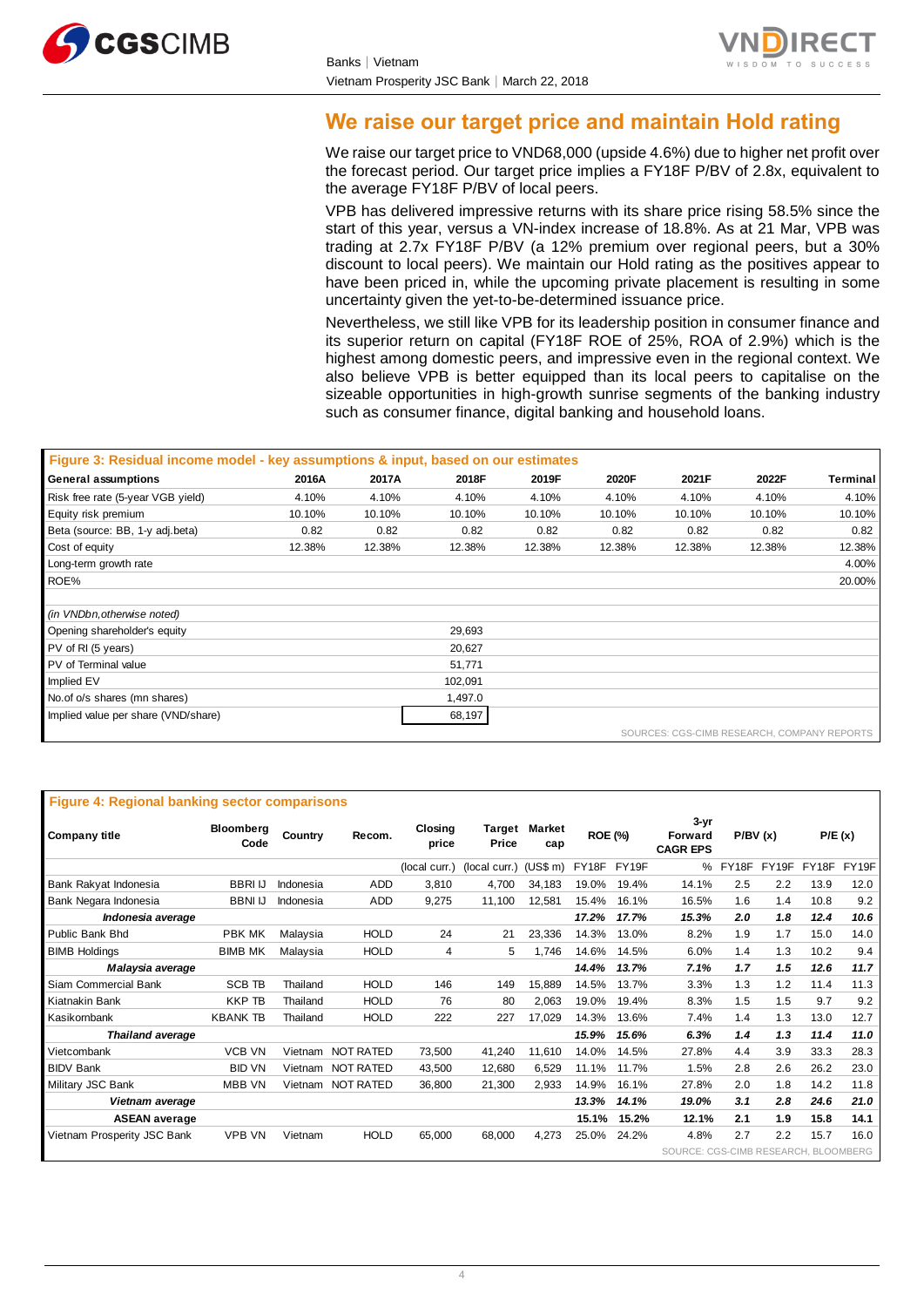



### **BY THE NUMBERS**



### **Profit & Loss**

| (VNDb)                                   | Dec-16A  | Dec-17A  | Dec-18F   | Dec-19F   | Dec-20F      |
|------------------------------------------|----------|----------|-----------|-----------|--------------|
| Net Interest Income                      | 15,168   | 20,625   | 26,503    | 32,760    | 40,475       |
| Total Non-Interest Income                | 1,696    | 4,399    | 5,189     | 5.544     | 6,154        |
| <b>Operating Revenue</b>                 | 16,864   | 25,023   | 31,692    | 38,304    | 46,629       |
| <b>Total Non-Interest Expenses</b>       | (6,621)  | (8, 895) | (11, 251) | (13, 789) | (16, 786)    |
| <b>Pre-provision Operating Profit</b>    | 10,242   | 16,128   | 20,442    | 24,515    | 29,842       |
| <b>Total Provision Charges</b>           | (5, 313) | (8,002)  | (9,613)   | (11, 353) | (13, 812)    |
| <b>Operating Profit After Provisions</b> | 4,929    | 8,126    | 10,829    | 13,162    | 16,030       |
| Pretax Income/(Loss) from Assoc.         | $\Omega$ | $\Omega$ | $\Omega$  | $\Omega$  | $\Omega$     |
| <b>Operating EBIT (incl Associates)</b>  | 4,929    | 8,126    | 10,829    | 13,162    | 16,030       |
| Non-Operating Income/(Expense)           | $\Omega$ | $\Omega$ | $\Omega$  | $\Omega$  | <sup>0</sup> |
| Profit Before Tax (pre-EI)               | 4,929    | 8,126    | 10,829    | 13,162    | 16,030       |
| <b>Exceptional Items</b>                 |          |          |           |           |              |
| <b>Pre-tax Profit</b>                    | 4,929    | 8,126    | 10,829    | 13,162    | 16,030       |
| Taxation                                 | (994)    | (1,688)  | (2, 166)  | (2,632)   | (3,206)      |
| Consolidation Adjustments & Others       |          |          |           |           |              |
| Exceptional Income - post-tax            |          |          |           |           |              |
| <b>Profit After Tax</b>                  | 3.935    | 6.438    | 8,663     | 10,530    | 12,824       |
| Minority Interests                       |          |          |           |           |              |
| Pref. & Special Div                      | $\Omega$ | $\Omega$ | $\Omega$  | $\Omega$  | $\Omega$     |
| FX And Other Adj.                        | (147)    | (147)    | (147)     | (147)     | (147)        |
| <b>Net Profit</b>                        | 3,789    | 6,292    | 8,516     | 10,383    | 12,678       |
| <b>Recurring Net Profit</b>              | 3,789    | 6,292    | 8,516     | 10,383    | 12,678       |

### **Balance Sheet Employment**

|                                  | Dec-16A | Dec-17A | Dec-18F | Dec-19F | Dec-20F |
|----------------------------------|---------|---------|---------|---------|---------|
| Gross Loans/Cust Deposits        | 117%    | 137%    | 156%    | 175%    | 200%    |
| Avg Loans/Avg Deposits           | 103%    | 127%    | 147%    | 166%    | 188%    |
| Avg Liquid Assets/Avg Assets     | 33.3%   | 30.4%   | 28.1%   | 25.9%   | 23.9%   |
| Avg Liquid Assets/Avg IEAs       | 35.3%   | 32.3%   | 29.7%   | 27.1%   | 24.8%   |
| Net Cust Loans/Assets            | 62.3%   | 64.6%   | 67.5%   | 70.0%   | 72.5%   |
| Net Cust Loans/Broad Deposits    | 70.8%   | 77.1%   | 82.0%   | 85.2%   | 88.1%   |
| Equity & Provns/Gross Cust Loans | 13.3%   | 18.0%   | 19.1%   | 19.6%   | 20.5%   |
| Asset Risk Weighting             | 73.8%   | 86.1%   | 87.7%   | 88.6%   | 89.0%   |
| Provision Charge/Avg Cust Loans  | 4.06%   | 4.89%   | 4.73%   | 4.59%   | 4.61%   |
| Provision Charge/Avg Assets      | 2.51%   | 3.16%   | 3.19%   | 3.23%   | 3.36%   |
| Total Write Offs/Average Assets  | 2.35%   | 2.74%   | 2.82%   | 2.78%   | 2.98%   |

SOURCES: CGS-CIMB RESEARCH, COMPANY REPORTS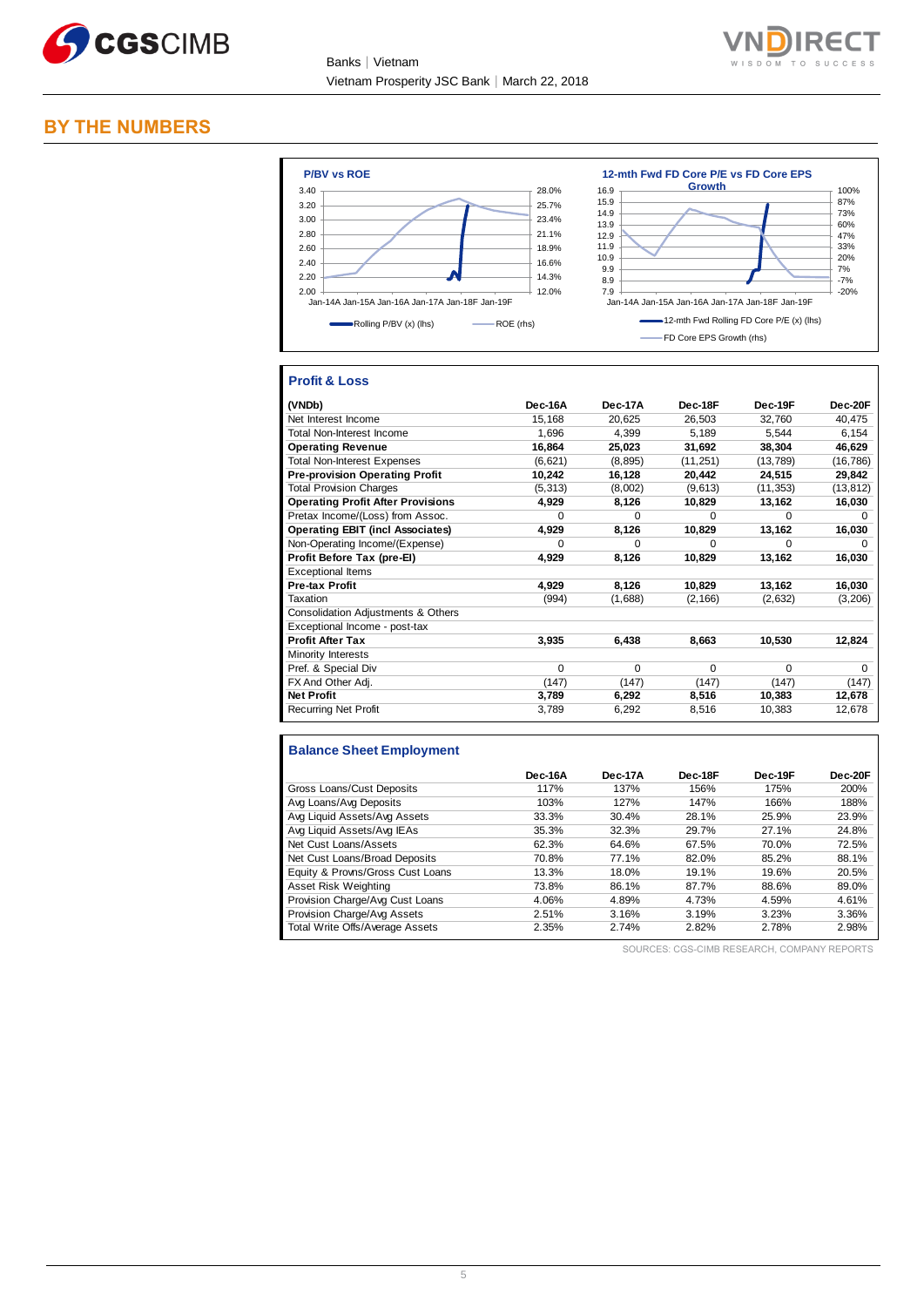



# **BY THE NUMBERS… cont'd**

| <b>Balance Sheet</b>                          |              |          |          |              |          |
|-----------------------------------------------|--------------|----------|----------|--------------|----------|
| (VNDb)                                        | Dec-16A      | Dec-17A  | Dec-18F  | Dec-19F      | Dec-20F  |
| Total Gross Loans                             | 157,045      | 206,646  | 248,139  | 295,879      | 354,230  |
| Liquid Assets & Invst. (Current)              | 58,292       | 54.983   | 60.453   | 66.498       | 73,148   |
| Other Int. Earning Assets                     |              |          |          |              |          |
| <b>Total Gross Int. Earning Assets</b>        | 215,337      | 261,629  | 308,592  | 362,377      | 427,378  |
| Total Provisions/Loan Loss Reserve            | (2,090)      | (3, 149) | (4,271)  | (5, 848)     | (7, 419) |
| <b>Total Net Interest Earning Assets</b>      | 213.247      | 258.481  | 304.321  | 356.530      | 419.959  |
| Intangible Assets                             | 201          | 351      | 375      | 402          | 430      |
| Other Non-Interest Earning Assets             | 13,595       | 16,344   | 17,489   | 18,713       | 20,023   |
| <b>Total Non-Interest Earning Assets</b>      | 13,797       | 16,695   | 17,864   | 19,114       | 20,452   |
| <b>Cash And Marketable Securities</b>         | 1.727        | 2.574    | 2.754    | 2.947        | 3,154    |
| Long-term Investments                         | <sup>0</sup> | 0        | 0        | <sup>0</sup> | $\Omega$ |
| <b>Total Assets</b>                           | 228,771      | 277,750  | 324,940  | 378,591      | 443,565  |
| <b>Customer Interest-Bearing Liabilities</b>  | 172.438      | 199.655  | 233.604  | 276.335      | 329.020  |
| <b>Bank Deposits</b>                          | 28,836       | 33,200   | 34,061   | 34.949       | 35,865   |
| Interest Bearing Liabilities: Others          | 2,685        | 4.086    | 4.484    | 4.922        | 5,403    |
| <b>Total Interest-Bearing Liabilities</b>     | 203.959      | 236.942  | 272,149  | 316,206      | 370,288  |
| Bank's Liabilities Under Acceptances          |              |          |          |              |          |
| <b>Total Non-Interest Bearing Liabilities</b> | 7,635        | 11.115   | 14.244   | 15,212       | 13.427   |
| <b>Total Liabilities</b>                      | 211.593      | 248,057  | 286,393  | 331.419      | 383.715  |
| <b>Shareholders' Equity</b>                   | 17,178       | 29,693   | 38,547   | 47,173       | 59,851   |
| Minority Interests                            | $\Omega$     | 0        | $\Omega$ | $\Omega$     | $\Omega$ |
| <b>Total Equity</b>                           | 17,178       | 29,693   | 38,547   | 47,173       | 59,851   |

### **Key Ratios**

|                                          | Dec-16A   | Dec-17A   | Dec-18F   | Dec-19F   | Dec-20F   |
|------------------------------------------|-----------|-----------|-----------|-----------|-----------|
| <b>Total Income Growth</b>               | 39.8%     | 48.4%     | 26.7%     | 20.9%     | 21.7%     |
| <b>Operating Profit Growth</b>           | 60.7%     | 57.5%     | 26.7%     | 19.9%     | 21.7%     |
| Pretax Profit Growth                     | 59.2%     | 64.8%     | 33.3%     | 21.5%     | 21.8%     |
| Net Interest To Total Income             | 89.9%     | 82.4%     | 83.6%     | 85.5%     | 86.8%     |
| Cost Of Funds                            | 5.52%     | 6.13%     | 6.17%     | 6.52%     | 6.80%     |
| Return On Interest Earning Assets        | 12.9%     | 14.3%     | 14.8%     | 15.5%     | 16.2%     |
| Net Interest Spread                      | 7.34%     | 8.19%     | 8.63%     | 8.96%     | 9.36%     |
| Net Interest Margin (Avg Deposits)       | 11.9%     | 16.0%     | 19.1%     | 22.0%     | 25.4%     |
| Net Interest Margin (Avg RWA)            | 9.8%      | 10.1%     | 10.1%     | 10.6%     | 11.1%     |
| Provisions to Pre Prov. Operating Profit | 51.9%     | 49.6%     | 47.0%     | 46.3%     | 46.3%     |
| Interest Return On Average Assets        | 7.18%     | 8.14%     | 8.80%     | 9.31%     | 9.85%     |
| <b>Effective Tax Rate</b>                | 20.2%     | 20.8%     | 20.0%     | 20.0%     | 20.0%     |
| Net Dividend Payout Ratio                | <b>NA</b> | <b>NA</b> | <b>NA</b> | <b>NA</b> | <b>NA</b> |
| Return On Average Assets                 | 1.79%     | 2.48%     | 2.83%     | 2.95%     | 3.08%     |

# **Key Drivers**

|                                | Dec-16A | Dec-17A | Dec-18F | Dec-19F  | Dec-20F  |
|--------------------------------|---------|---------|---------|----------|----------|
| Loan Growth (%)                | 23.9%   | 26.3%   | 22.5%   | 21.1%    | 21.4%    |
| Net Interest Margin (%)        | 7.6%    | 8.6%    | 9.3%    | 9.8%     | 10.3%    |
| Non Interest Income Growth (%) | $-1.0%$ | 159.4%  | 18.0%   | 6.9%     | 11.0%    |
| Cost-income Ratio (%)          | 39.3%   | 35.5%   | 35.5%   | 36.0%    | 36.0%    |
| Net NPL Ratio (%)              | $-4.0%$ | $-6.3%$ | $-9.5%$ | $-11.2%$ | $-12.8%$ |
| Loan Loss Reserve (%)          | 49.7%   | 50.8%   | 76.4%   | 79.4%    | 82.0%    |
| GP Ratio (%)                   | 0.8%    | 1.0%    | 1.1%    | 1.2%     | 1.3%     |
| Tier 1 Ratio (%)               | 10.0%   | 12.4%   | 13.5%   | 14.0%    | 15.1%    |
| Total CAR (%)                  | 13.2%   | 14.6%   | 14.9%   | 14.8%    | 15.4%    |
| Deposit Growth (%)             | $-5.0%$ | 7.9%    | 7.5%    | 7.6%     | 6.5%     |
| Loan-deposit Ratio (%)         | 115.2%  | 134.4%  | 152.9%  | 171.6%   | 195.3%   |
| Gross NPL Ratio (%)            | 2.9%    | 3.4%    | 2.5%    | 2.7%     | 2.8%     |
| Fee Income Growth (%)          | $-3.6%$ | 69.8%   | 15.0%   | 10.0%    | 10.0%    |

SOURCES: CGS-CIMB RESEARCH, COMPANY REPORTS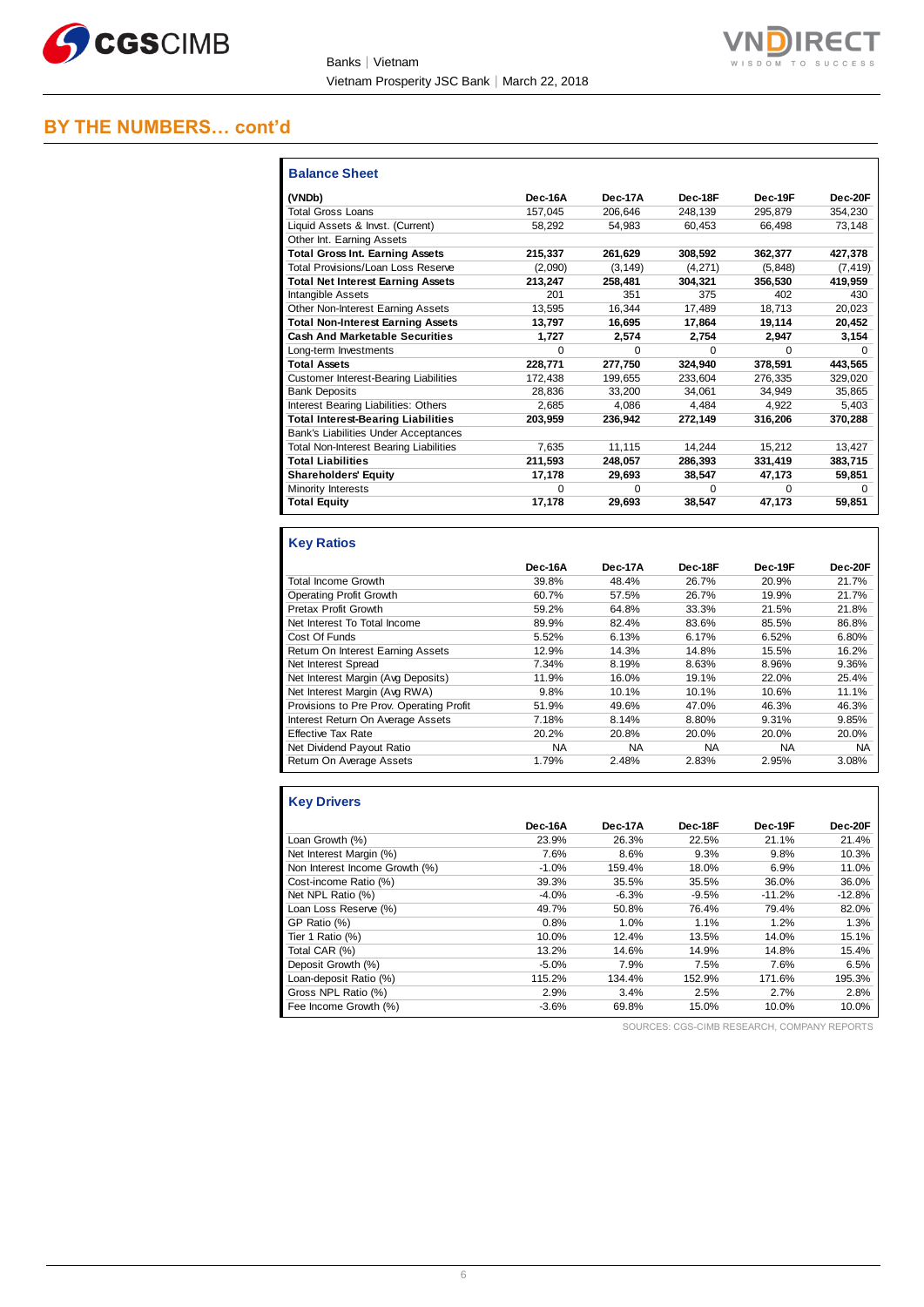



### **DISCLAIMER**

The content of this report (including the views and opinions expressed therein, and the information comprised therein) has been prepared by and belongs to VNDIRECT Securities Corporation, and is distributed by CGS-CIMB or CIMB Investment Bank Berhad ("CIMB"), as the case may be, pursuant to an arrangement between VNDIRECT Securities Corporation and CGS-CIMB. VNDIRECT Securities Corporation is not an affiliate of CGS-CIMB or CIMB.

This report is not directed to, or intended for distribution to or use by, any person or entity who is a citizen or resident of or located in any locality, state, country or other jurisdiction where such distribution, publication, availability or use would be contrary to law or regulation.

By accepting this report, the recipient hereof represents and warrants that he is entitled to receive such report in accordance with the restrictions set forth below and agrees to be bound by the limitations contained herein (including the "Restrictions on Distributions" set out below). Any failure to comply with these limitations may constitute a violation of law. This publication is being supplied to you strictly on the basis that it will remain confidential. No part of this report may be (i) copied, photocopied, duplicated, stored or reproduced in any form by any means or (ii) redistributed or passed on, directly or indirectly, to any other person in whole or in part, for any purpose without the prior written consent of CGS-CIMB or CIMB, as the case may be.

The information contained in this research report is prepared from data believed to be correct and reliable at the time of issue of this report. VNDIRECT Securities Corporation may or may not issue regular reports on the subject matter of this report at any frequency and may cease to do so or change the periodicity of reports at any time. None of VNDIRECT Securities Corporation, CGS-CIMB or CIMB is under any obligation to update this report in the event of a material change to the information contained in this report. None of VNDIRECT Securities Corporation, CGS-CIMB or CIMB has any and will accept any, obligation to (i) check or ensure that the contents of this report remain current, reliable or relevant, (ii) ensure that the content of this report constitutes all the information a prospective investor may require, (iii) ensure the adequacy, accuracy, completeness, reliability or fairness of any views, opinions and information, and accordingly, VNDIRECT Securities Corporation, CGS-CIMB and CIMB and their respective affiliates and related persons including China Galaxy International Financial Holdings Limited ("CGIFHL") and CIMB Group Sdn. Bhd. ("CIMBG") and their respective related corporations (and their respective directors, associates, connected persons and/or employees) shall not be liable in any manner whatsoever for any consequences (including but not limited to any direct, indirect or consequential losses, loss of profits and damages) of any reliance thereon or usage thereof. In particular, VNDIRECT Securities Corporation, CGS-CIMB and CIMB disclaim all responsibility and liability for the views and opinions set out in this report.

Unless otherwise specified, this report is based upon reasonable sources. Such sources will, unless otherwise specified, for market data, be market data and prices available from the main stock exchange or market where the relevant security is listed, or, where appropriate, any other market. Information on the accounts and business of company(ies) will generally be based on published statements of the company(ies), information disseminated by regulatory information services, other publicly available information and information resulting from our research. Whilst every effort is made to ensure that statements of facts made in this report are accurate, all estimates, projections, forecasts, expressions of opinion and other subjective judgments contained in this report are based on assumptions considered to be reasonable as of the date of the document in which they are contained and must not be construed as a representation that the matters referred to therein will occur. Past performance is not a reliable indicator of future performance. The value of investments may go down as well as up and those investing may, depending on the investments in question, lose more than the initial investment. No report shall constitute an offer or an invitation by or on behalf of CGS-CIMB, CIMB, or VNDIRECT Securities Corporation, or their respective affiliates (including CGIFHL, CIMBG and their respective related corporations) to any person to buy or sell any investments.

CGS-CIMB, CIMB and/or VNDIRECT Securities Corporation and/or their respective affiliates and related corporations (including CGIFHL, CIMBG and their respective related corporations), their respective directors, associates, connected parties and/or employees may own or have positions in securities of the company(ies) covered in this research report or any securities related thereto and may from time to time add to or dispose of, or may be materially interested in, any such securities. Further, CGS-CIMB, CIMB and/or VNDIRECT Securities Corporation, and/or their respective affiliates and their respective related corporations (including CGIFHL, CIMBG and their respective related corporations) do and seek to do business with the company(ies) covered in this research report and may from time to time act as market maker or have assumed an underwriting commitment in securities of such company(ies), may sell them to or buy them from customers on a principal basis and may also perform or seek to perform significant investment banking, advisory, underwriting or placement services for or relating to such company(ies) as well as solicit such investment, advisory or other services from any entity mentioned in this report.

CGS-CIMB, CIMB and/or VNDIRECT Securities Corporation and/or their respective affiliates (including CGIFHL, CIMBG and their respective related corporations) may enter into an agreement with the company(ies) covered in this report relating to the production of research reports. CGS-CIMB, CIMB and/or VNDIRECT Securities Corporation may disclose the contents of this report to the company(ies) covered by it and may have amended the contents of this report following such disclosure.

The analyst responsible for the production of this report hereby certifies that the views expressed herein accurately and exclusively reflect his or her personal views and opinions about any and all of the issuers or securities analysed in this report and were prepared independently and autonomously. No part of the compensation of the analyst(s) was, is, or will be directly or indirectly related to the inclusion of specific recommendations(s) or view(s) in this report. The analyst(s) who prepared this research report is prohibited from receiving any compensation, incentive or bonus based on specific investment banking transactions or for providing a specific recommendation for, or view of, a particular company. Information barriers and other arrangements may be established where necessary to prevent conflicts of interests arising. However, the analyst(s) may receive compensation that is based on his/their coverage of company(ies) in the performance of his/their duties or the performance of his/their recommendations and the research personnel involved in the preparation of this report may also participate in the solicitation of the businesses as described above. In reviewing this research report, an investor should be aware that any or all of the foregoing, among other things, may give rise to real or potential conflicts of interest. Additional information is, subject to the duties of confidentiality, available on request.

The term "VNDIRECT Securities Corporation" shall, unless the context otherwise requires, mean VNDIRECT Securities Corporation and its affiliates, subsidiaries and related companies. The term "CGS-CIMB" shall denote, where appropriate, the relevant entity distributing or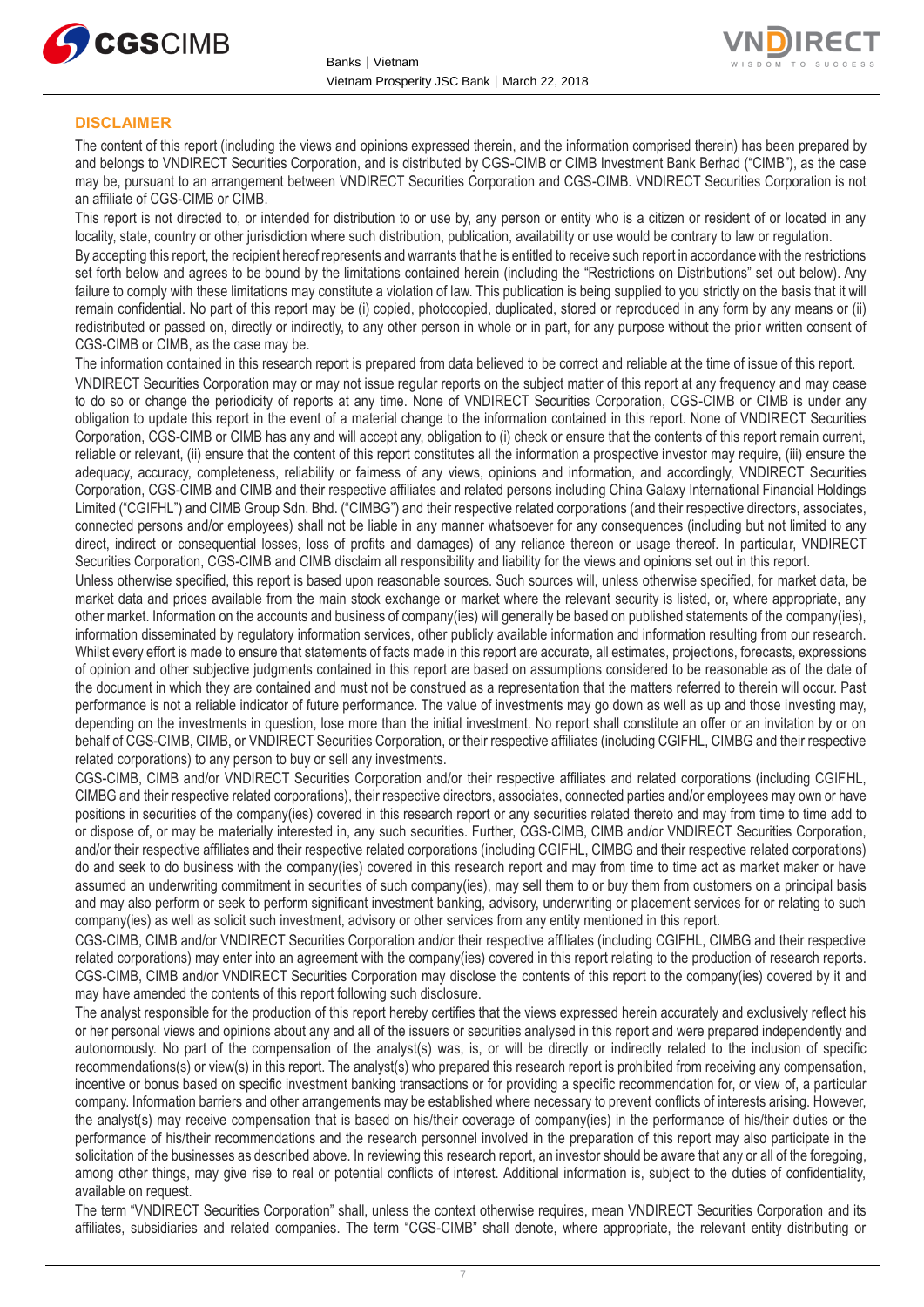



disseminating the report in the particular jurisdiction referenced below, or, in every other case except as otherwise stated herein, CIMB Securities International Pte. Ltd. and its affiliates, subsidiaries and related corporations.

### **CGS-CIMB**

| Country     | <b>CGS-CIMB Entity</b>                                         | <b>Regulated by</b>                                             |  |
|-------------|----------------------------------------------------------------|-----------------------------------------------------------------|--|
| Hong Kong   | <b>CGS-CIMB Securities Limited</b>                             | Securities and Futures Commission Hong Kong                     |  |
| India       | <b>CGS-CIMB Securities (India) Private Limited</b>             | Securities and Exchange Board of India (SEBI)                   |  |
| Indonesia   | PT CGS-CIMB Sekuritas Indonesia                                | Financial Services Authority of Indonesia                       |  |
| Singapore   | CGS-CIMB Research Pte. Ltd.<br>Monetary Authority of Singapore |                                                                 |  |
| South Korea | CGS-CIMB Securities Limited, Korea Branch                      | Financial Services Commission and Financial Supervisory Service |  |
| Thailand    | CGS-CIMB Securities (Thailand) Co. Ltd.                        | Securities and Exchange Commission Thailand                     |  |

### **CIMB**

| <b>∍ountr</b> | CIMB<br>.<br>:ntit\                                        | b٧<br>- - - -<br>--                                   |
|---------------|------------------------------------------------------------|-------------------------------------------------------|
| Malaysia      | CIMB<br>Berhad<br>$-Lan$<br>∕ Investmen†<br>≀ IN∶<br>Dal - | Malavsia<br>Commission "<br>$\sim$<br>:curities<br>אכ |

(i) As of March 22, 2018 VNDIRECT Securities Corporation has a proprietary position in the securities (which may include but not limited to shares, warrants, call warrants and/or any other derivatives) in the following company or companies covered or recommended in this report:  $(a)$  -

(ii) As of March 22, 2018, the analyst(s) who prepared this report, and the associate(s), has / have an interest in the securities (which may include but not limited to shares, warrants, call warrants and/or any other derivatives) in the following company or companies covered or recommended in this report:

 $(a)$  -

This report does not purport to contain all the information that a prospective investor may require. CGS-CIMB, and VNDIRECT Securities Corporation and their respective affiliates (including CGIFHL, CIMBG and their related corporations) do not make any guarantee, representation or warranty, express or implied, as to the adequacy, accuracy, completeness, reliability or fairness of any such information and opinion contained in this report. None of CGS-CIMB, CIMB and VNDIRECT Securities Corporation and their respective affiliates nor their related persons (including CGIFHL, CIMBG and their related corporations) shall be liable in any manner whatsoever for any consequences (including but not limited to any direct, indirect or consequential losses, loss of profits and damages) of any reliance thereon or usage thereof. This report is general in nature and has been prepared for information purposes only. It is intended for circulation amongst CGS-CIMB's, CIMB's and their respective affiliates' (including CGIFHL's, CIMBG's and their respective related corporations') clients generally and does not have regard to the specific investment objectives, financial situation and the particular needs of any specific person who may receive this report. The information and opinions in this report are not and should not be construed or considered as an offer, recommendation or solicitation to buy or sell the subject securities, related investments or other financial instruments or any derivative instrument, or any rights pertaining thereto.

Investors are advised to make their own independent evaluation of the information contained in this research report, consider their own individual investment objectives, financial situation and particular needs and consult their own professional and financial advisers as to the legal, business, financial, tax and other aspects before participating in any transaction in respect of the securities of company(ies) covered in this research report. The securities of such company(ies) may not be eligible for sale in all jurisdictions or to all categories of investors.

**Australia:** Despite anything in this report to the contrary, this research is provided in Australia by CIMB Securities (Singapore) Pte. Ltd. and CIMB Securities Limited. This research is only available in Australia to persons who are "wholesale clients" (within the meaning of the Corporations Act 2001 (Cth) and is supplied solely for the use of such wholesale clients and shall not be distributed or passed on to any other person. You represent and warrant that if you are in Australia, you are a "wholesale client". This research is of a general nature only and has been prepared without taking into account the objectives, financial situation or needs of the individual recipient. CIMB Securities (Singapore) Pte. Ltd. and CIMB Securities Limited do not hold, and are not required to hold an Australian financial services license. CIMB Securities (Singapore) Pte. Ltd. and CIMB Securities Limited rely on "passporting" exemptions for entities appropriately licensed by the Monetary Authority of Singapore (under ASIC Class Order 03/1102) and the Securities and Futures Commission in Hong Kong (under ASIC Class Order 03/1103).

**Canada:** This research report has not been prepared in accordance with the disclosure requirements of Dealer Member Rule 3400 – Research Restrictions and Disclosure Requirements of the Investment Industry Regulatory Organization of Canada. For any research report distributed by CIBC, further disclosures related to CIBC conflicts of interest can be found at https://researchcentral.cibcwm.com.

**China:** For the purpose of this report, the People's Republic of China ("PRC") does not include the Hong Kong Special Administrative Region, the Macau Special Administrative Region or Taiwan. The distributor of this report has not been approved or licensed by the China Securities Regulatory Commission or any other relevant regulatory authority or governmental agency in the PRC. This report contains only marketing information. The distribution of this report is not an offer to buy or sell to any person within or outside PRC or a solicitation to any person within or outside of PRC to buy or sell any instruments described herein. This report is being issued outside the PRC to a limited number of institutional investors and may not be provided to any person other than the original recipient and may not be reproduced or used for any other purpose.

**France:** Only qualified investors within the meaning of French law shall have access to this report. This report shall not be considered as an offer to subscribe to, or used in connection with, any offer for subscription or sale or marketing or direct or indirect distribution of financial instruments and it is not intended as a solicitation for the purchase of any financial instrument.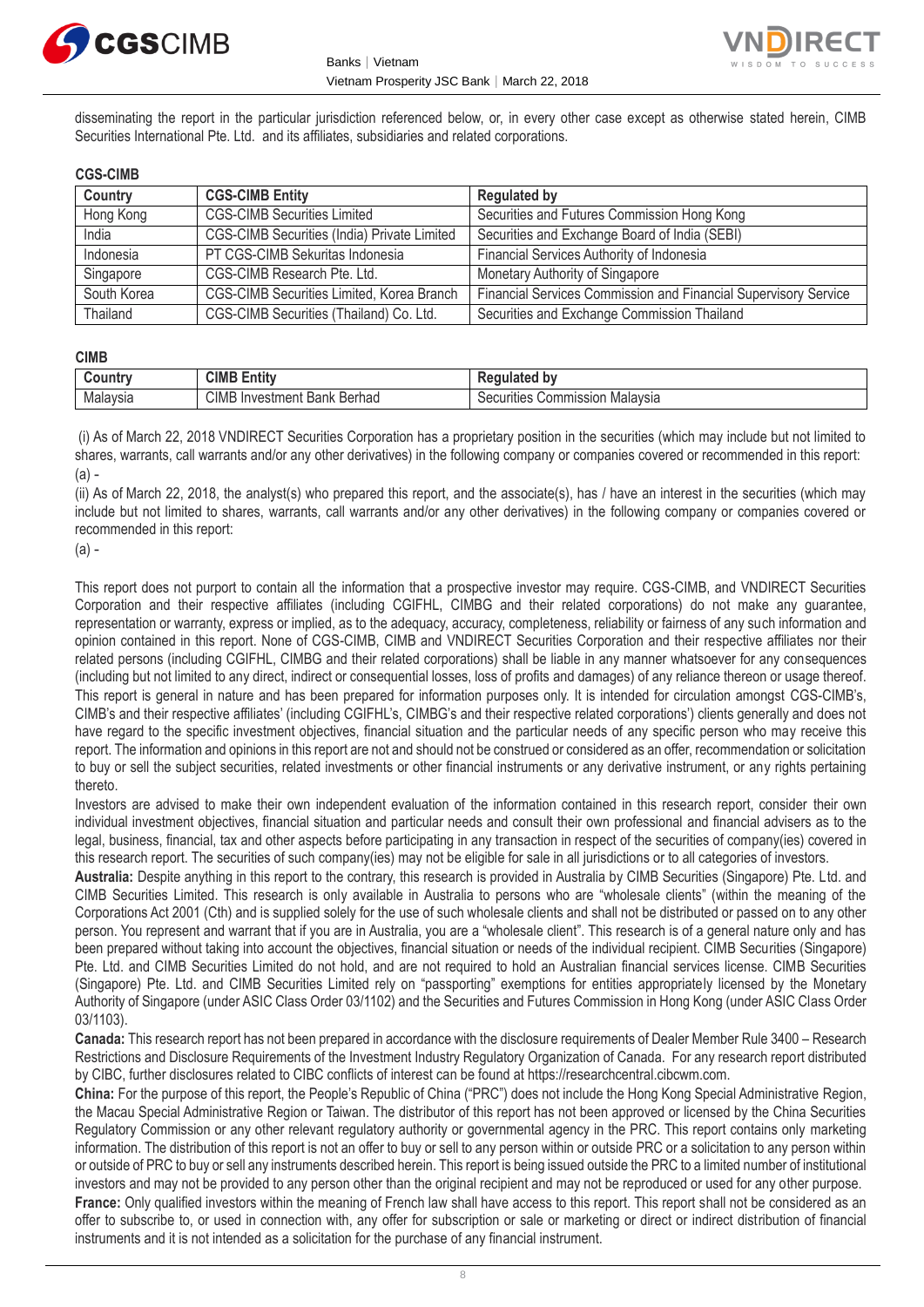



**Germany:** This report is only directed at persons who are professional investors as defined in sec 31a(2) of the German Securities Trading Act (WpHG). This publication constitutes research of a non-binding nature on the market situation and the investment instruments cited here at the time of the publication of the information.

The current prices/yields in this issue are based upon closing prices from Bloomberg as of the day preceding publication. Please note that neither the German Federal Financial Supervisory Agency (BaFin), nor any other supervisory authority exercises any control over the content of this report.

**Hong Kong:** This report is issued and distributed in Hong Kong by CIMB Securities Limited ("CHK") which is licensed in Hong Kong by the Securities and Futures Commission for Type 1 (dealing in securities), Type 4 (advising on securities) and Type 6 (advising on corporate finance) activities. Any investors wishing to purchase or otherwise deal in the securities covered in this report should contact the Head of Sales at CIMB Securities Limited. The views and opinions in this research report are of VNDIRECT Securities Corporation as of the date hereof and are subject to change. If the Financial Services and Markets Act of the United Kingdom or the rules of the Financial Conduct Authority apply to a recipient, our obligations owed to such recipient therein are unaffected. CHK has no obligation to update its opinion or the information in this research report.

This publication is strictly confidential and is for private circulation only to clients of CHK.

CHK does not make a market on other securities mentioned in the report.

**India:** This report is issued and distributed in India by CIMB Securities (India) Private Limited ("CIMB India") which is registered with the National Stock Exchange of India Limited and BSE Limited as a trading and clearing member under the Securities and Exchange Board of India (Stock Brokers and Sub-Brokers) Regulations, 1992. In accordance with the provisions of Regulation 4(g) of the Securities and Exchange Board of India (Investment Advisers) Regulations, 2013, CIMB India is not required to seek registration with the Securities and Exchange Board of India ("SEBI") as an Investment Adviser. CIMB India is registered with SEBI as a Research Analyst pursuant to the SEBI (Research Analysts) Regulations, 2014 ("Regulations").

This report does not take into account the particular investment objectives, financial situations, or needs of the recipients. It is not intended for and does not deal with prohibitions on investment due to law/jurisdiction issues etc. which may exist for certain persons/entities. Recipients should rely on their own investigations and take their own professional advice before investment.

The report is not a "prospectus" as defined under Indian Law, including the Companies Act, 2013, and is not, and shall not be, approved by, or filed or registered with, any Indian regulator, including any Registrar of Companies in India, SEBI, any Indian stock exchange, or the Reserve Bank of India. No offer, or invitation to offer, or solicitation of subscription with respect to any such securities listed or proposed to be listed in India is being made, or intended to be made, to the public, or to any member or section of the public in India, through or pursuant to this report. The research analysts, strategists or economists principally responsible for the preparation of this research report are segregated from the other activities of CIMB India and they have received compensation based upon various factors, including quality, accuracy and value of research, firm profitability or revenues, client feedback and competitive factors. Research analysts', strategists' or economists' compensation is not linked to investment banking or capital markets transactions performed or proposed to be performed by CIMB India or its affiliates.

CIMB India has not received any investment banking related compensation from the companies mentioned in the report in the past 12 months. CIMB India has not received any compensation from the companies mentioned in the report in the past 12 months.

**Indonesia:** This report is issued and distributed by PT CIMB Sekuritas Indonesia ("CIMBI"). The views and opinions in this research report are our own as of the date hereof and are subject to change. CIMBI has no obligation to update its opinion or the information in this research report. Neither this report nor any copy hereof may be distributed in Indonesia or to any Indonesian citizens wherever they are domiciled or to Indonesian residents except in compliance with applicable Indonesian capital market laws and regulations.

This research report is not an offer of securities in Indonesia. The securities referred to in this research report have not been registered with the Financial Services Authority (Otoritas Jasa Keuangan) pursuant to relevant capital market laws and regulations, and may not be offered or sold within the territory of the Republic of Indonesia or to Indonesian citizens through a public offering or in circumstances which constitute an offer within the meaning of the Indonesian capital market law and regulations.

**Ireland:** CGS-CIMB is not an investment firm authorised in the Republic of Ireland and no part of this document should be construed as CGS-CIMB acting as, or otherwise claiming or representing to be, an investment firm authorised in the Republic of Ireland.

**Malaysia:** This report is distributed by CIMB solely for the benefit of and for the exclusive use of our clients. CIMB has no obligation to update, revise or reaffirm its opinion or the information in this research reports after the date of this report.

**New Zealand:** In New Zealand, this report is for distribution only to persons who are wholesale clients pursuant to section 5C of the Financial Advisers Act 2008.

**Singapore:** This report is issued and distributed by CIMB Research Pte Ltd ("CIMBR"). CIMBR is a financial adviser licensed under the Financial Advisers Act, Cap 110 ("FAA") for advising on investment products, by issuing or promulgating research analyses or research reports, whether in electronic, print or other form. Accordingly CIMBR is a subject to the applicable rules under the FAA unless it is able to avail itself to any prescribed exemptions.

Recipients of this report are to contact CIMB Research Pte Ltd, 50 Raffles Place, #16-02 Singapore Land Tower, Singapore in respect of any matters arising from, or in connection with this report. CIMBR has no obligation to update its opinion or the information in this research report. This publication is strictly confidential and is for private circulation only. If you have not been sent this report by CIMBR directly, you may not rely, use or disclose to anyone else this report or its contents.

If the recipient of this research report is not an accredited investor, expert investor or institutional investor, CIMBR accepts legal responsibility for the contents of the report without any disclaimer limiting or otherwise curtailing such legal responsibility. If the recipient is an accredited investor, expert investor or institutional investor, the recipient is deemed to acknowledge that CIMBR is exempt from certain requirements under the FAA and its attendant regulations, and as such, is exempt from complying with the following :

(a) Section 25 of the FAA (obligation to disclose product information);

(b) Section 27 (duty not to make recommendation with respect to any investment product without having a reasonable basis where you may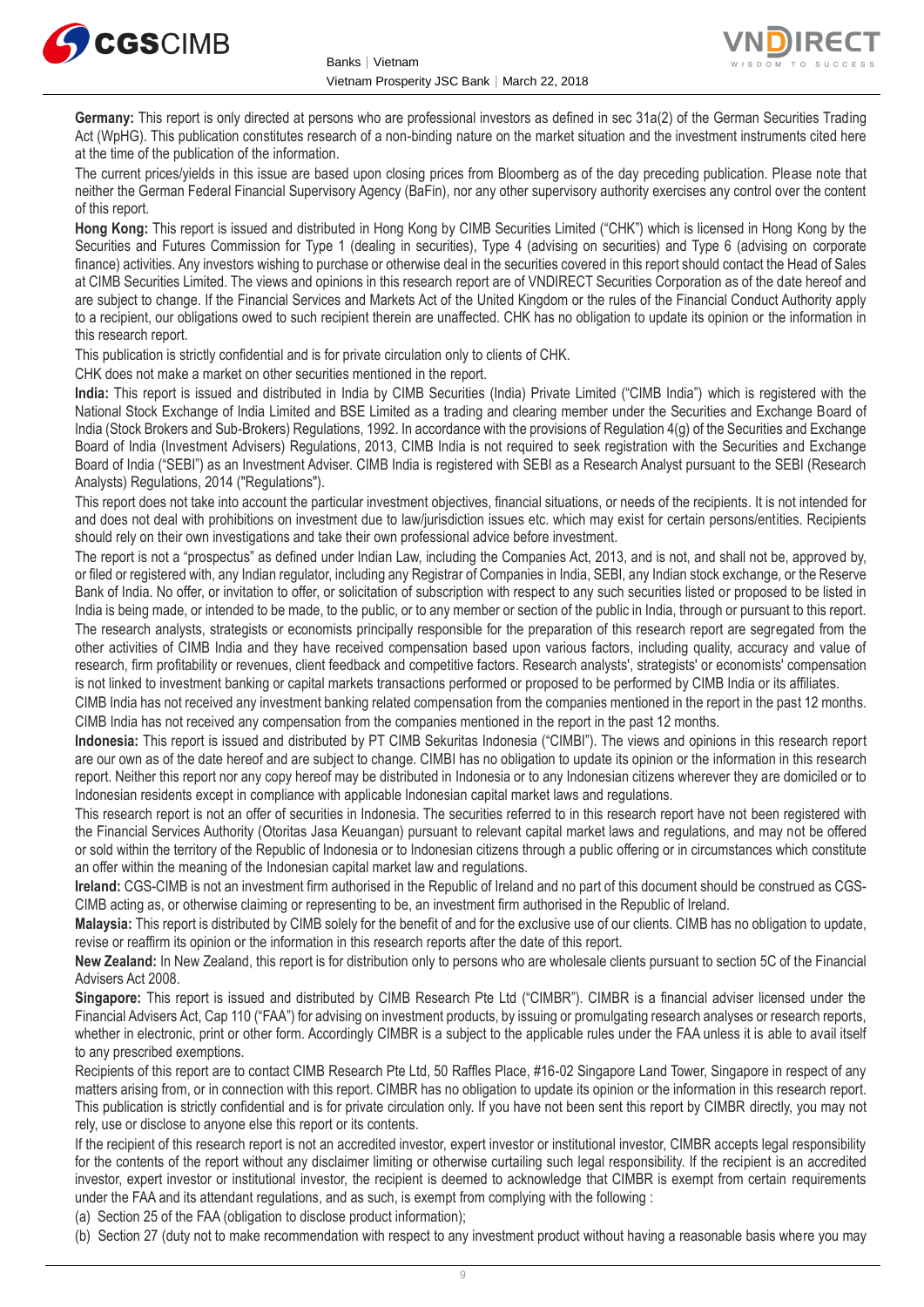



be reasonably expected to rely on the recommendation) of the FAA;

- (c) MAS Notice on Information to Clients and Product Information Disclosure [Notice No. FAA-N03];
- (d) MAS Notice on Recommendation on Investment Products [Notice No. FAA-N16];
- (e) Section 36 (obligation on disclosure of interest in securities), and

(f) any other laws, regulations, notices, directive, guidelines, circulars and practice notes which are relates to the above, to the extent permitted by applicable laws, as may be amended from time to time, and any other laws, regulations, notices, directive, guidelines, circulars, and practice notes as we may notify you from time to time. In addition, the recipient who is an accredited investor, expert investor or institutional investor acknowledges that a CIMBR is exempt from Section 27 of the FAA, the recipient will also not be able to file a civil claim against CIMBR for any loss or damage arising from the recipient's reliance on any recommendation made by CIMBR which would otherwise be a right that is available to the recipient under Section 27 of the FAA, the recipient will also not be able to file a civil claim against CIMBR for any loss or damage arising from the recipient's reliance on any recommendation made by CIMBR which would otherwise be a right that is available to the recipient under Section 27 of the FAA.

CIMBR, its affiliates and related corporations, their directors, associates, connected parties and/or employees may own or have positions in securities of the company(ies) covered in this research report or any securities related thereto and may from time to time add to or dispose of, or may be materially interested in, any such securities. Further, CIMBR, its affiliates and its related corporations do and seek to do business with the company(ies) covered in this research report and may from time to time act as market maker or have assumed an underwriting commitment in securities of such company(ies), may sell them to or buy them from customers on a principal basis and may also perform or seek to perform significant investment banking, advisory, underwriting or placement services for or relating to such company(ies) as well as solicit such investment, advisory or other services from any entity mentioned in this report.

As of March 22, 2018,, CIMBR does not have a proprietary position in the recommended securities in this report.

CIMBR does not make a market on the securities mentioned in the report.

**South Korea:** This report is issued and distributed in South Korea by CIMB Securities Limited, Korea Branch ("CIMB Korea") which is licensed as a cash equity broker, and regulated by the Financial Services Commission and Financial Supervisory Service of Korea. In South Korea, this report is for distribution only to professional investors under Article 9(5) of the Financial Investment Services and Capital Market Act of Korea ("FSCMA").

**Spain:** This document is a research report and it is addressed to institutional investors only. The research report is of a general nature and not personalised and does not constitute investment advice so, as the case may be, the recipient must seek proper advice before adopting any investment decision. This document does not constitute a public offering of securities.

CGS-CIMB is not registered with the Spanish Comision Nacional del Mercado de Valores to provide investment services.

**Sweden:** This report contains only marketing information and has not been approved by the Swedish Financial Supervisory Authority. The distribution of this report is not an offer to sell to any person in Sweden or a solicitation to any person in Sweden to buy any instruments described herein and may not be forwarded to the public in Sweden.

Switzerland: This report has not been prepared in accordance with the recognized self-regulatory minimal standards for research reports of banks issued by the Swiss Bankers' Association (Directives on the Independence of Financial Research).

Thailand: This report is issued and distributed by CIMB Securities (Thailand) Co. Ltd. ("CIMBT") based upon sources believed to be reliable (but their accuracy, completeness or correctness is not guaranteed). The statements or expressions of opinion herein were arrived at after due and careful consideration for use as information for investment. Such opinions are subject to change without notice and CIMBT has no obligation to update its opinion or the information in this research report.

CIMBT may act or acts as Market Maker, and issuer and offerer of Derivative Warrants and Structured Note which may have the following securities as its underlying securities. Investors should carefully read and study the details of the derivative warrants in the prospectus before making investment decisions.

AAV, ADVANC, AMATA, ANAN, AOT, AP, BA, BANPU, BBL, BCH, BCP, BCPG, BDMS, BEAUTY, BEC, BEM, BJC, BH, BIG, BLA, BLAND, BPP, BTS, CBG, CENTEL, CHG, CK, CKP, COM7, CPALL, CPF, CPN, DELTA, DTAC, EA, EGCO, EPG, GFPT, GLOBAL, GLOW, GPSC, GUNKUL, HMPRO, INTUCH, IRPC, ITD, IVL, KBANK, KCE, KKP, KTB, KTC, LH, LHBANK, LPN, MAJOR, MALEE, MEGA, MINT, MONO, MTLS, PLANB, PSH, PTL, PTG, PTT, PTTEP, PTTGC, QH, RATCH, ROBINS, S, SAWAD, SCB, SCC, SCCC, SIRI, SPALI, SPRC, STEC, STPI, SUPER, TASCO, TCAP, THAI, THANI, THCOM, TISCO, TKN, TMB, TOP, TPIPL, TRUE, TTA, TU, TVO, UNIQ, VGI, WHA, WORK.

#### **Corporate Governance Report:**

The disclosure of the survey result of the Thai Institute of Directors Association ("IOD") regarding corporate governance is made pursuant to the policy of the Office of the Securities and Exchange Commission. The survey of the IOD is based on the information of a company listed on the Stock Exchange of Thailand and the Market for Alternative Investment disclosed to the public and able to be accessed by a general public investor. The result, therefore, is from the perspective of a third party. It is not an evaluation of operation and is not based on inside information.

The survey result is as of the date appearing in the Corporate Governance Report of Thai Listed Companies. As a result, the survey result may be changed after that date. CIMBT does not confirm nor certify the accuracy of such survey result.

| <b>Score Range:</b> | 100<br>90 | 0 <sup>n</sup><br>89<br>ου         | 70<br>$\overline{\phantom{a}}$ | $\overline{\phantom{a}}$<br>′0 or<br>Below | Result<br>N0<br>ourvev ' |
|---------------------|-----------|------------------------------------|--------------------------------|--------------------------------------------|--------------------------|
| Description:        | -xcellent | Good<br><b>Ver</b><br>$\mathbf{u}$ | G000                           | N/A                                        |                          |

**United Arab Emirates:** The distributor of this report has not been approved or licensed by the UAE Central Bank or any other relevant licensing authorities or governmental agencies in the United Arab Emirates. This report is strictly private and confidential and has not been reviewed by, deposited or registered with UAE Central Bank or any other licensing authority or governmental agencies in the United Arab Emirates. This report is being issued outside the United Arab Emirates to a limited number of institutional investors and must not be provided to any person other than the original recipient and may not be reproduced or used for any other purpose. Further, the information contained in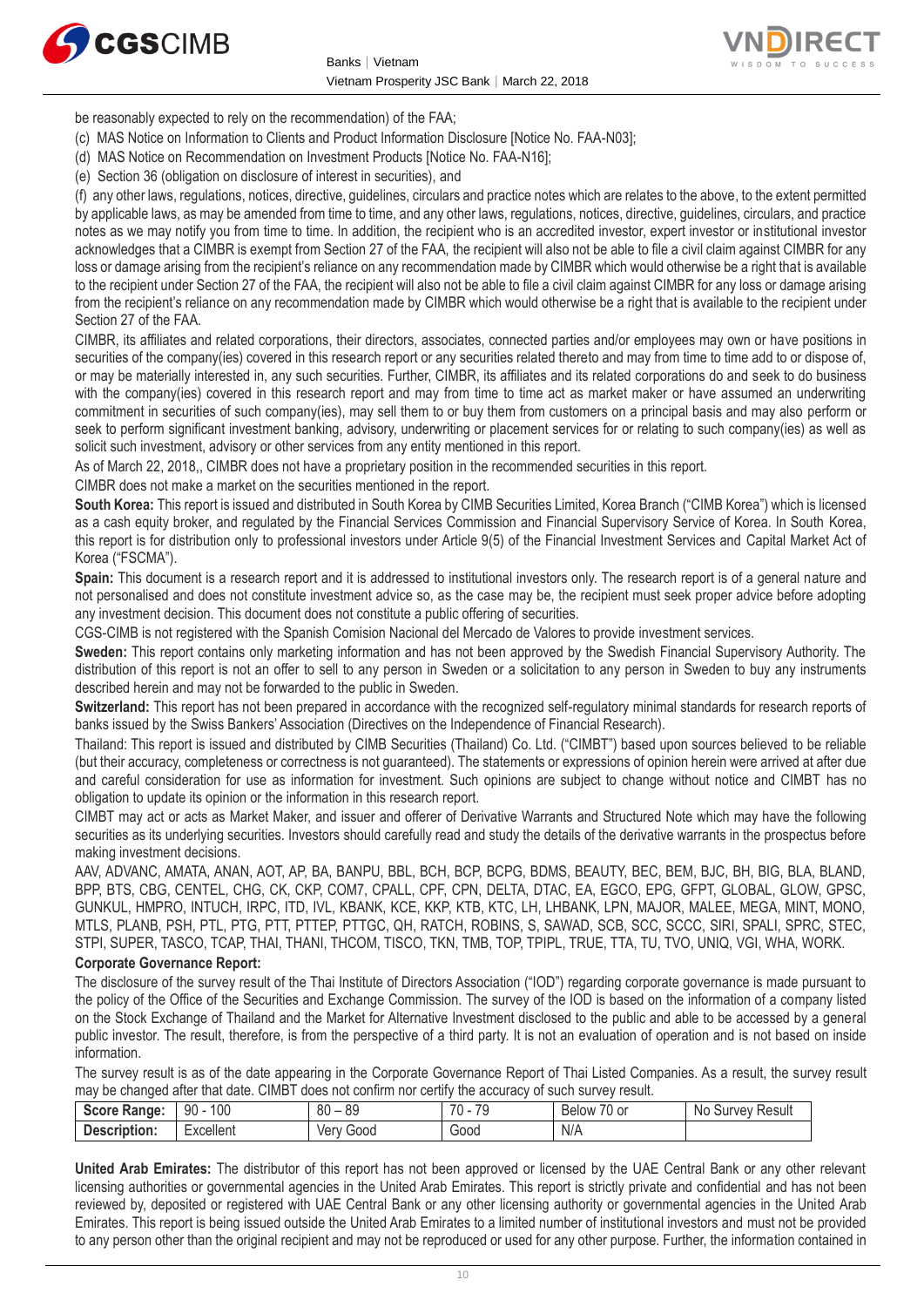



this report is not intended to lead to the sale of investments under any subscription agreement or the conclusion of any other contract of whatsoever nature within the territory of the United Arab Emirates.

**United Kingdom and European Economic Area (EEA):** In the United Kingdom and European Economic Area, this material is also being distributed by CIMB Securities (UK) Limited ("CIMB UK"). CIMB UK is authorized and regulated by the Financial Conduct Authority and its registered office is at 27 Knightsbridge, London, SW1X7YB. The material distributed by CIMB UK has been prepared in accordance with CGS-CIMB's policies for managing conflicts of interest arising as a result of publication and distribution of this material. This material is for distribution only to, and is solely directed at, selected persons on the basis that those persons: (a) are eligible counterparties and professional clients of CIMB UK; (b) have professional experience in matters relating to investments falling within Article 19(5) of the Financial Services and Markets Act 2000 (Financial Promotion) Order 2005 (as amended, the "Order"), (c) fall within Article 49(2)(a) to (d) ("high net worth companies, unincorporated associations etc") of the Order; (d) are outside the United Kingdom subject to relevant regulation in each jurisdiction, material(all such persons together being referred to as "relevant persons"). This material is directed only at relevant persons and must not be acted on or relied on by persons who are not relevant persons. Any investment or investment activity to which this material relates is available only to relevant persons and will be engaged in only with relevant persons.

Where this material is labelled as non-independent, it does not provide an impartial or objective assessment of the subject matter and does not constitute independent "research" (cannot remove research from here under the applicable rules of the Financial Conduct Authority in the UK. Consequently, any such non-independent material will not have been prepared in accordance with legal requirements designed to promote the independence of research (cannot remove research from here) and will not subject to any prohibition on dealing ahead of the dissemination of research. Any such non-independent material must be considered as a marketing communication.

**United States:** This research report is distributed in the United States of America by CIMB Securities (USA) Inc, a U.S. registered brokerdealer and a related company of CIMB Research Pte Ltd, PT CIMB Sekuritas Indonesia, CIMB Securities (Thailand) Co. Ltd, CIMB Securities Limited, CIMB Securities (India) Private Limited, and is distributed solely to persons who qualify as "U.S. Institutional Investors" as defined in Rule 15a-6 under the Securities and Exchange Act of 1934. This communication is only for Institutional Investors whose ordinary business activities involve investing in shares, bonds, and associated securities and/or derivative securities and who have professional experience in such investments. Any person who is not a U.S. Institutional Investor or Major Institutional Investor must not rely on this communication. The delivery of this research report to any person in the United States of America is not a recommendation to effect any transactions in the securities discussed herein, or an endorsement of any opinion expressed herein. CIMB Securities (USA) Inc, is a FINRA/SIPC member and takes responsibility for the content of this report. For further information or to place an order in any of the above-mentioned securities please contact a registered representative of CIMB Securities (USA) Inc.

CIMB Securities (USA) Inc. does not make a market on other securities mentioned in the report.

CIMB Securities (USA) Inc. has not managed or co-managed a public offering of any of the securities mentioned in the past 12 months.

CIMB Securities (USA) Inc. has not received compensation for investment banking services from any of the company mentioned in the past 12 months.

CIMB Securities (USA) Inc. neither expects to receive nor intends to seek compensation for investment banking services from any of the company mentioned within the next 3 months.

**Other jurisdictions:** In any other jurisdictions, except if otherwise restricted by laws or regulations, this report is only for distribution to professional, institutional or sophisticated investors as defined in the laws and regulations of such jurisdictions.